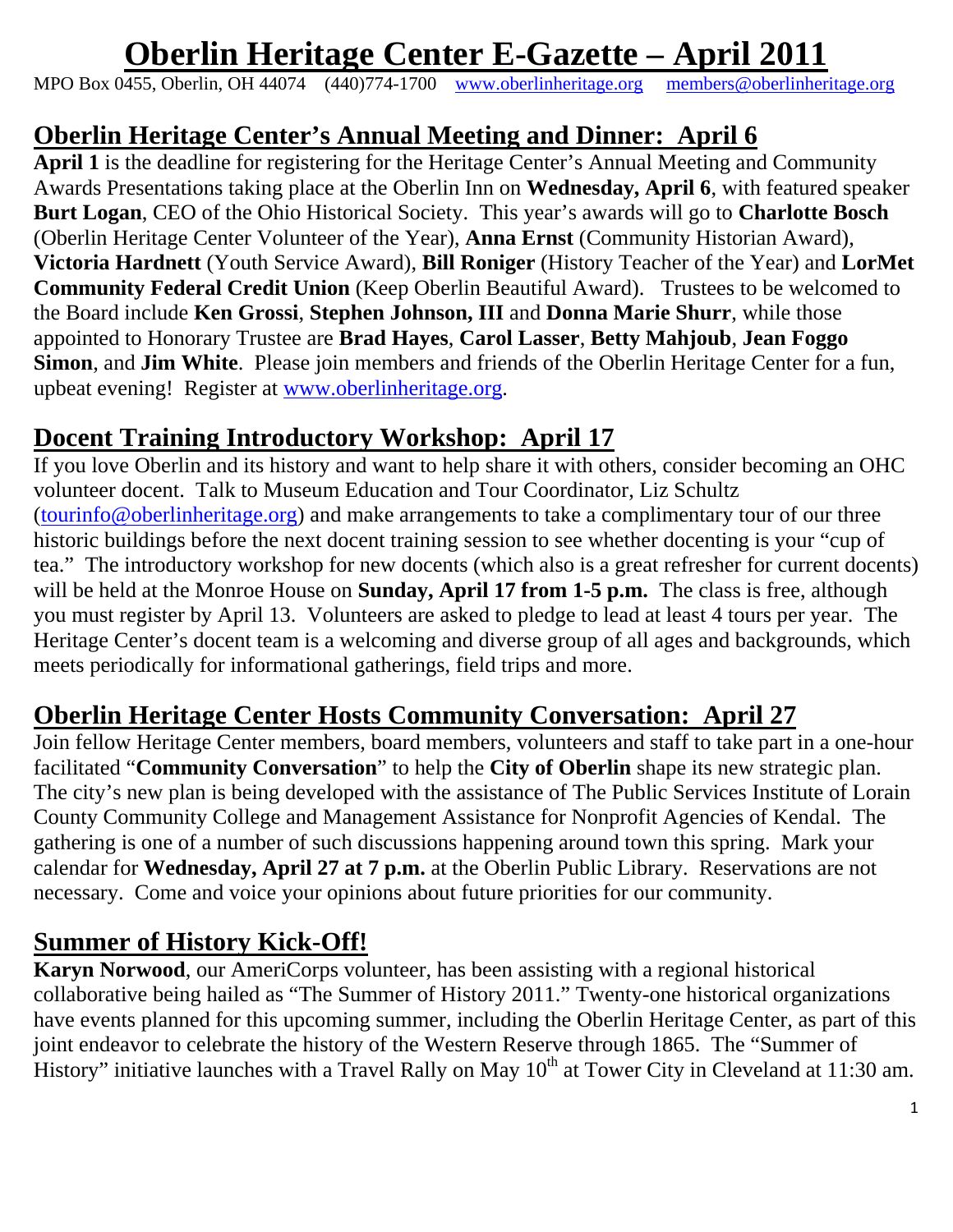As part of kick-off week festivities, the Oberlin Heritage Center will offer free tours of its three historic buildings at 10:30 a.m. and 1:30 p.m. on Tuesday, Thursday, and Saturday, May 10, 12, and 14. A free Freedom's Friends Underground Railroad history walk also will be offered on Saturday, May 14 at 11:00 a.m. Registration for all tours is requested; go to [www.oberlinheritage.org](http://www.oberlinheritage.org/) and click on "Reserve a Tour." Watch for news of other activities being offered statewide in this wonderful warm-weather celebration of local history.

# **Early Bird Discount Offered to Summer Camp Registrants**

Register by June 10 for the Heritage Center's summer camps for kids to receive \$5 off per child for each full week camp and \$2 off for the Junior Docent camp. This year's schedule kicks off with the **Junior Docent Workshop** for teens (13-17 years) on June 20-21 from 9:30 a.m. to 3 p.m. at the Jewett House. Boys and girls ages 8-13 can attend three week-long camps including: **Soldiers & Civilians: Civil War Era Camp for Kids** the week of July 25-29; **Kids & World Cultures Camp** the week of August 8-12; and **Architecture Camp** the week of August 15-19. Kids' camps run from 9:30 a.m. to 4:00 p.m. and are held at the Oberlin Depot. Register online or find out more at [www.oberlinheritage.org](http://www.oberlinheritage.org/) or call (440) 774-1700 to request a summer camp flyer. Camps are reasonably priced at \$95 for the week, or \$50 for the Junior Docent workshop, and keep in mind that children and grandchildren of OHC members receive an additional members' discount.

# **Endowed Life Members**

Contributors (individuals or couples) whose past and/or present giving to the endowment total \$2,000 or more are recognized as *Endowed Life Members*. A commitment may be payable over five years and benefits the Endowment for History Education. In appreciation, the Oberlin Heritage Center extends to these donors life membership in the organization. Life Members no longer pay yearly membership dues, and continue to receive all of the benefits of annual membership. The names of Endowed Life Members are permanently displayed at the Oberlin Heritage Center and published in our Annual Report each year, unless the donor wishes to remain anonymous. We salute new "Aluminum" Endowed Life Members **Bruce & Sue Simonson** and **Tom & Mary Kirtz Van Nortwick**, and we're grateful also to **Nicholas & Susan Jones** who recently made a pledge that will move them up from the "Copper" to the "Aluminum" level of Endowed Life Membership. Presently there are 79 individuals or couples who are Life Members at the Heritage Center – please consider joining this wonderfully supportive group! For more information, visit the Oberlin Heritage Center's [website](http://www.oberlinheritage.org/getinvolved/join) and click on the "Join" tab, call the office at (440) 774-1700, or contact Patricia Murphy ([patm@oberlinheritage.org\)](mailto:patm@oberlinheritage.org) or Mary Anne Cunningham [\(members@oberlinheritage.org](mailto:members@oberlinheritage.org)).

# **Oberlin Heritage Center Inscribed Bricks Make Great Gifts!**

If you're looking for a unique gift for Mother's Day, Father's Day, graduations, weddings or other special occasions this spring or summer – look no further! The Oberlin Heritage Center offers twoand three-line inscribed bricks placed along the criss-crossing brick pathways on the beautiful Heritage Center grounds. Each line accommodates 12 characters including lettering, punctuation and spacing. Make your brick request soon, as we will be submitting our next order with the local stonemason in late April, so that bricks can be installed by mid-May. This is a wonderful way to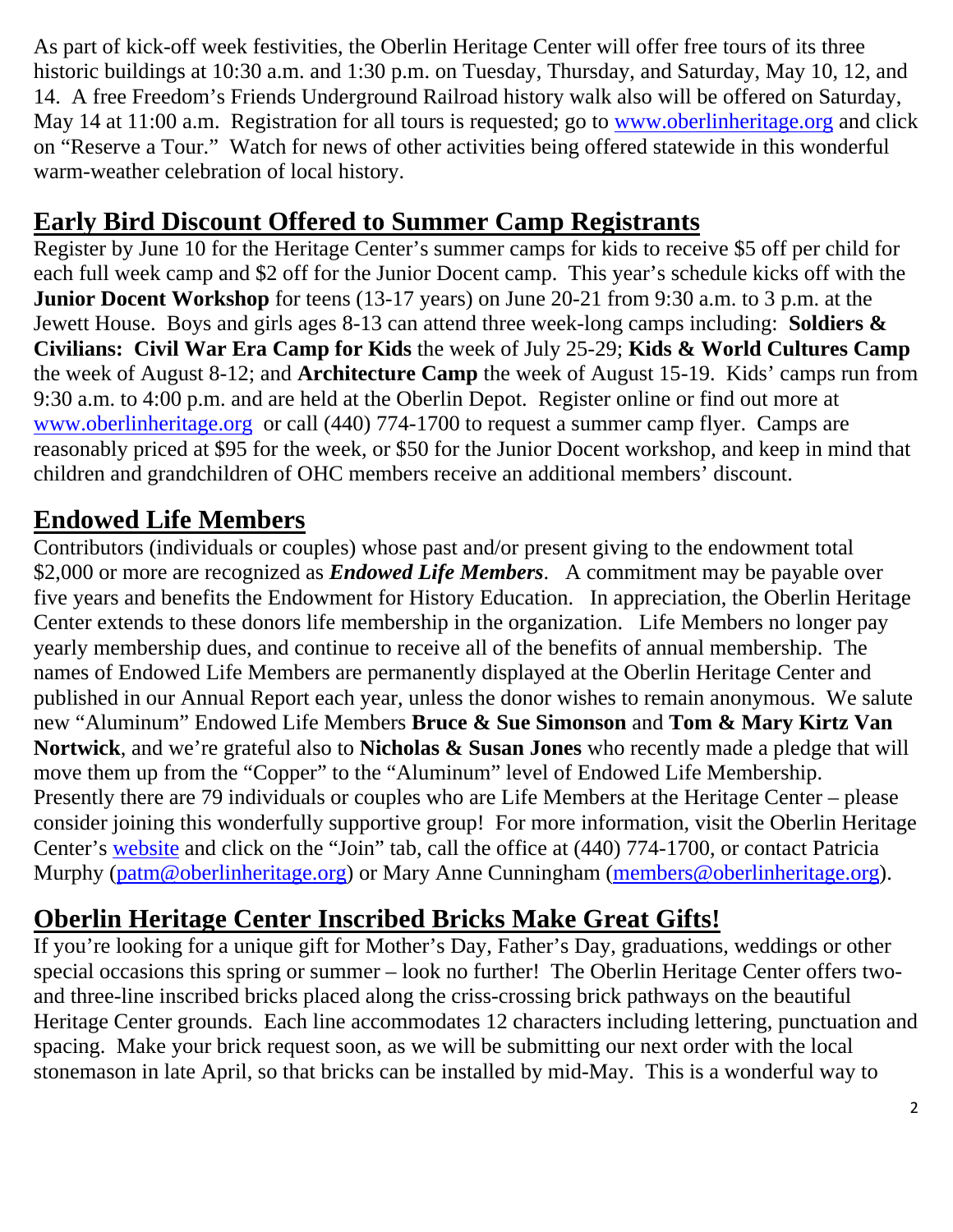honor someone you love or admire, or to mark a milestone in a lasting manner! More than 325 inscribed bricks now line the Heritage Center walkways, and what stories they tell of the people and events important to OHC members and friends! For information, visit the Heritage Center's [website](http://www.oberlinheritage.org/getinvolved/makeagift) and click on "Make a Gift" to purchase a brick online or download a mail-in brick order form.

**Out and About: Staff News**<br>Mary Anne Cunningham attended a two-day membership marketing and planning seminar presented by Membership Consultants (St. Louis & Chicago) that took place in Cleveland on March 28 and 29. **Karyn Norwood** will take part in a panel presentation on bringing community commemorations to classrooms at the Ohio Local History Alliance (formerly OAHSM) regional meeting in Hinckley on April 2 and will attend the Northern Ohio Library Chapter Conference in Independence on April 28. **Liz Schultz** is presenting "Oberlin and the Underground Railroad" for the Elder College at Bowling Green State University's Firelands branch on April 7, and plans to attend the American Association of State and Local History (AASLH) Project Management for History Professionals Program, a three-day workshop taking place in Pittsburgh, at month's end.

# **Welcome New Members**

The Oberlin Heritage Center extends a warm welcome to new members **Richard & Priscilla Hall**  (Cambridge, MA), **Deloris Harper, Paul Lockwood**, **Jerry** & **Diane Loftis,** and **John Petersen** & **Nancy London**. (All members are from Oberlin, unless otherwise indicated.) The folks at the Oberlin Heritage Center smile from ear to ear whenever a new member joins the organization  $\odot$ . If you are not yet a member, please join by visiting [www.oberlinheritage.org](http://www.oberlinheritage.org/) or calling (440) 774 1700 or e-mailing [members@oberlinheritage.org](mailto:members@oberlinheritage.org) to request a membership brochure.

# **Kudos Corner**

Eight Oberlin High School and Langston Middle School students represented Oberlin at **District 3 National History Day** held at Case Western Reserve University on March 19. The students researched and presented a wide array of topics under this year's History Day theme "Debate and Diplomacy in History," including: "Roe vs. Wade: The Life Saving Debate" – an original, individual performance by **Katherine Cavanaugh** (OHS Senior); "Emma Goldman" – a dramatic group performance by **Madeline Geitz** and **Hannah Kim** (OHS Sophomores); "Passion: John Brown's Raid on Harper's Ferry" – a research paper defended by **Julia Robinson** (OHS Freshman); "American Isolationism before WWII" – a group documentary presented by **Max Annable** and **Schuyler Coleman** (LMS 8<sup>th</sup> graders); "The Hetch Hetchy Dam Debate" – an individual documentary by **Ian Sweet** (LMS 8<sup>th</sup> grader); and "Nanking Massacre, the Forgotten Holocaust" – an individual exhibit by **Tong Li** (LMS 8<sup>th</sup> grader). Geitz and Kim received the Early Settlers Award at the district competition in recognition of their research into local history. LMS teacher Alison Smith and OHS teacher Donna Shurr are the History Day advisors for Oberlin district students. Applause, applause all around for these young historians!

Read about Oberlin College Senior **Brittnei Sherrod** (also a graduate of Oberlin High School and long-time OHC intern and volunteer) and her work combining her love of geology and her affinity